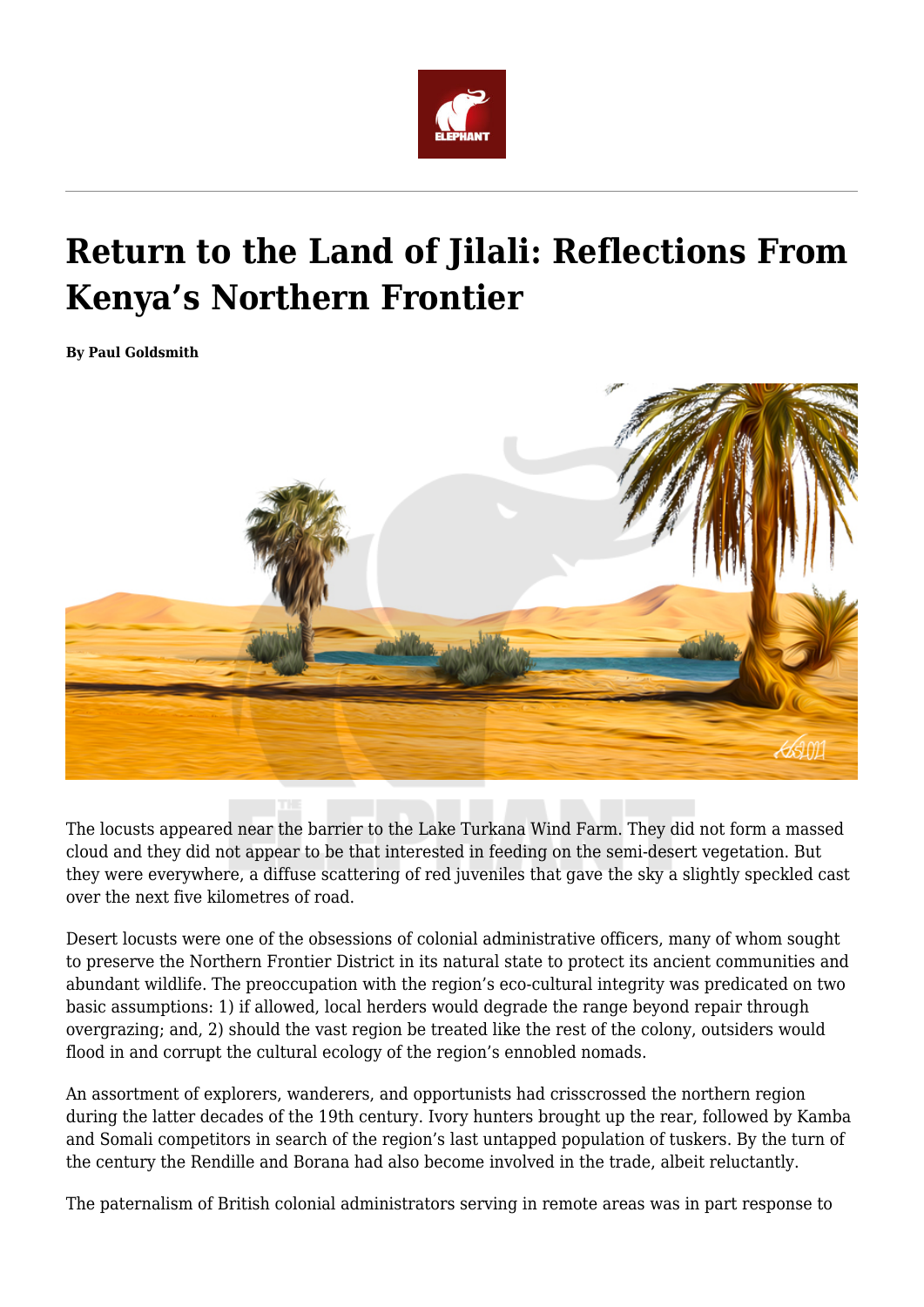the unrestrained mercantilism of their freelancing European predecessors, but it also reflected their recognition of the local communities' expressed desire to maintain their way of life.

The local pastoralists didn't mind the relative isolation in the beginning. They mainly wanted to be left alone in their vast, wide-open spaces. For the most part, the colonial administration respected this. But as Kenyan independence approached, isolation gave way to calls for secession.

The Kenyatta government's sovereignty over the potentially turbulent northern rangelands started badly after the rejection recorded in the 1962 pre-independence referendum. The *Shifta* insurgency commenced under the shadow of emergency laws gazetted several weeks after *Uhuru*. This extended a state of occupation across a large swath of territory including Lamu and Tana River Districts. *Shifta* banditry followed.

It has been a long way coming back from this inflection point.

For ruling elites based in the region's capitals, the rangelands mainly offered the hope of the hidden resources lurking underneath the surface. Governing the rangelands of the former NFD, the northern Rift Valley, and the North Eastern Province became a holding game—an exercise based on the probability that returns on the investment in controlled conflict management would materialise someday.

It took over five decades for the first manifestations of that pay-off to appear. It began with official recognition of the rangelands' importance for the livestock sector's commercial value articulated in a speech President Kibaki made after winning the 2002 elections. Prospecting for oil, natural gas, and wind power came next. This segued into the LAPSSET mega-project's infrastructural wet dream for opening up the neglected region.

## **The Land of Jilali**

None of this was on the radar as the new millennium approached. The La Niña drought that followed the deluge of the 1998 El Niño had restored the political ecology narrative dominating the rangelands since the colonial era. Desertification was back, and the primary culprit were the protomodern nomads, with some help from capricious nature.

Two decades ago, I had crisscrossed the expanses of Marsabit without hearing any mention of *Schistocerca gregaria,* or *nzige*, to use the Swahili term for the locusts. Years of conversations across northern Kenya had not yielded a single mention of the scourge. But then again, the last outbreak was seventy years ago. At the time, I was part of a team of Kenya researchers based at Kenya's National Arid Lands Research Centre investigating desertification and its potential mitigations.

In *[The Land of Jilali](http://asq.africa.ufl.edu/file)*, an account of our field trips across the district, originally published in 2001, the spectre of deepening drought and famine followed us everywhere we went.

The essay featured multiple references to dark rockscapes, arboreal denudation, and the expanding discs of desertified land ringing the settlements. Permanent manyattas elsewhere displayed a similar pattern. The environmental crisis was undermining traditional livelihood strategies, fulfilling the prophecies Western scientists had promulgated after the Great Sahel drought of the mid-1970s.

This segued into the LAPSSET mega-project's infrastructural wet dream for opening up the neglected region.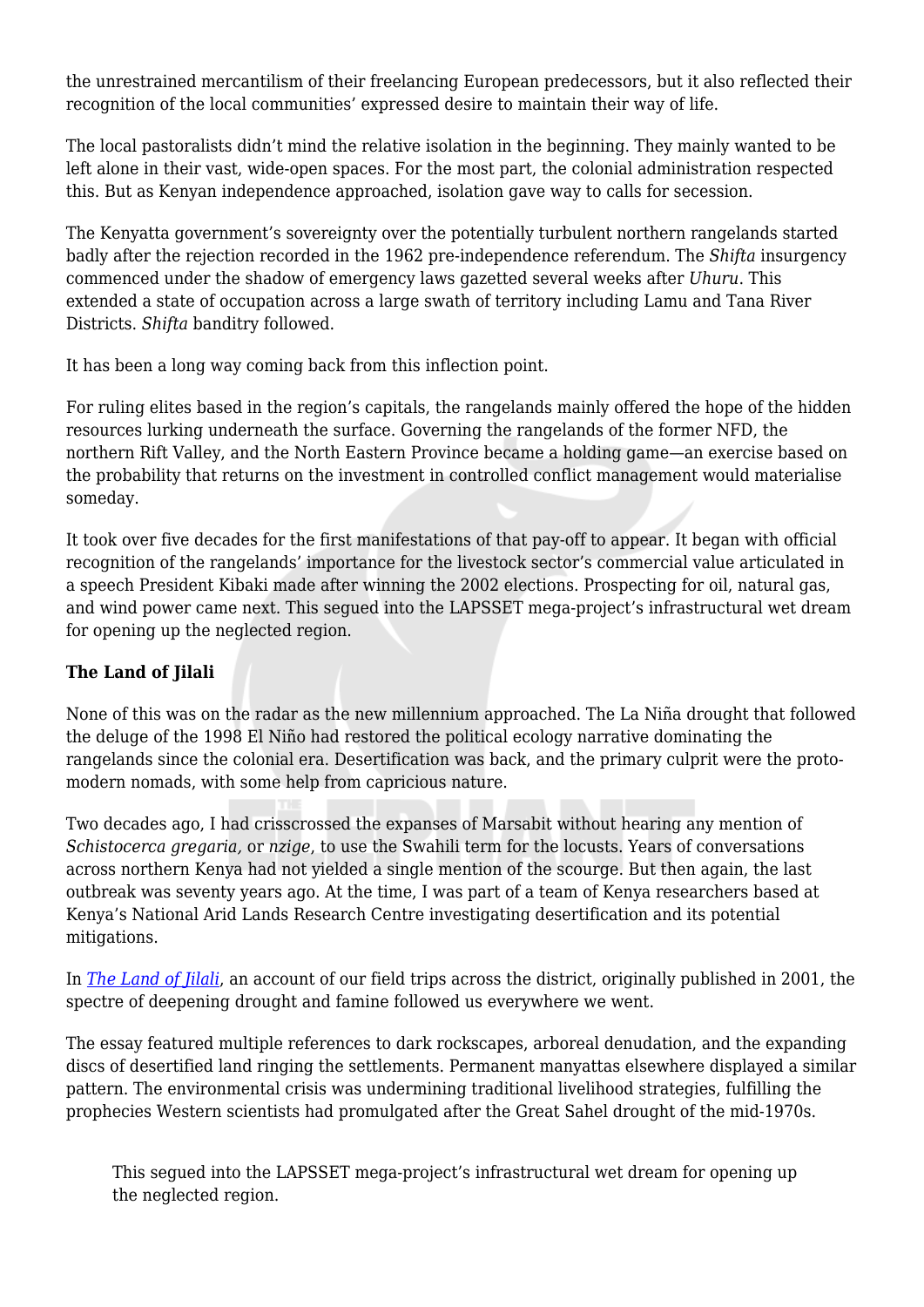The conclusion to *The Land of Jilali* traced the problems to the economic stasis resulting from the decades of *laissez-faire* policy, widening the separation of the NFD from the highlands to the south.

Our verdict: the problem is not so much environmental degradation as lack of economic diversification. There are untapped resources in these remote regions, including nutrient-rich salt from the Chalbi, gum arabic, stunning landscapes for the high-end adventure tourist. But exploiting them has been constrained by a combination of poor infrastructure, restrictive laws, a lack of services, and the social prejudice engendered by separation. Isolation has bred war parties that roam the land with the unpredictability of rain-bearing clouds.

Now it is 2021 and I returned to retrace some of the steps recorded in the Land of *Jilali* narrative. The world has witnessed massive shifts and changes over the past two decades. At first glance, however, Marsabit appears to be insulated from many of the trends. The lowland range looked relatively unaltered, certainly less degraded than scientists like Hugh Lamprey had predicted back in 1976 when he claimed the Sahel was advancing at a rate of over five kilometres per year.

At that rate, the advancing semi-desert should have pushed beyond large areas of Kenya's dryland agricultural fringe and even into the coast's semi-arid hinterland. Lamprey's warning came with a scenario of social collapse overtaking the unstable grasslands and fragile drylands due to surging population growth.

The northern rangelands played their part by recording the country's highest birth rates over the last two decades. But everywhere we went the tree cover was improved, the pasture ok, and although the peripheries of settlements remain bare, the vegetation and tree cover within them has expanded.

Among other things, these trends validate the efforts of local civil society and the local environmental committees established by the Marsabit Development Programme at the turn of the millennium.

The areas adjacent to the recently tarmacked road that now connects the northern slopes of Mt. Kenya to Moyale on the Ethiopian border conveyed an impression of environmental stability. Highway towns like Archers Post, Merille, and Logologo are larger but look much the same except for the expanding band of small block houses spreading out into the bush behind them. The stacked sacks of charcoal along the roadside are gone.

These trends validate the efforts of local civil society and the local environmental committees established by the Marsabit Development Programme at the turn of the millennium.

Although such landscapes can be deceptive, the environmental stasis conveyed by these roadside settlements appeared to be in step with the fast-moving tropes of Kenya's transition from an agrarian society, where the majority of the population is no longer directly dependent upon rainfall and vegetation.

The data accumulating over time would come to show that the state of vegetation and population growth is not necessarily congruent with long-term land change. But at the beginning of the 1980s, the negative trends documented by researchers working across the Sahel had the unchallenged certainty of Western science on their side.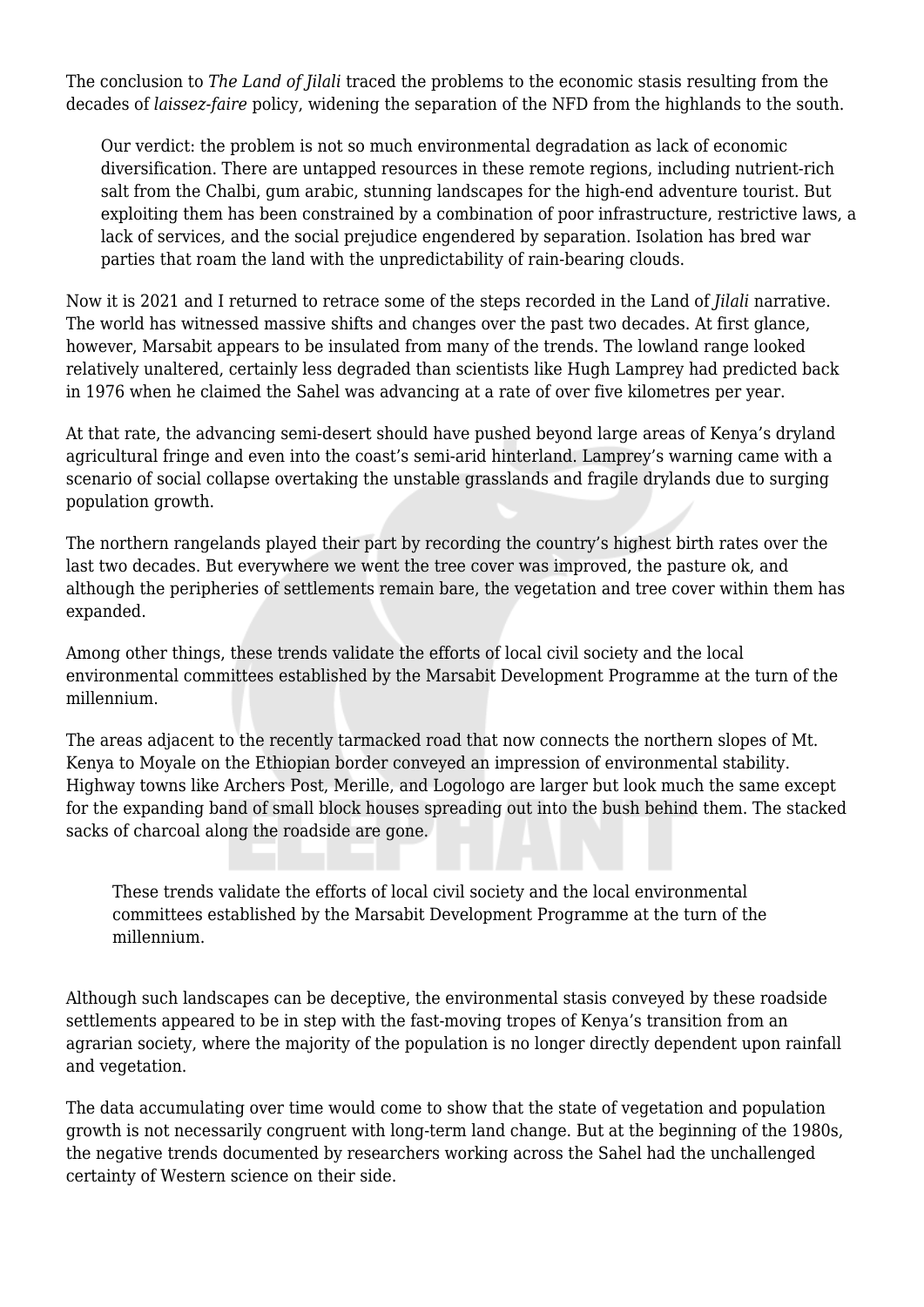#### **The Age of IPAL**

The Great Sahel famine of 1974-76 struck from the shores of the Atlantic to the Horn of Africa. The death and devastation wrought magnified the significance of the drought and portrayed the famine as the harbinger of a larger environmental crisis. The 1976 United Nations conference on desertification in Nairobi officially established environmental degradation as the leading issue threatening the planet.

It was science to the rescue. Externally conceived schemes to combat desertification, seen as a root cause of the increasing incidence of drought, dominated the response. Lamprey's picture of a man getting ready to cut down a solitary tree stranded on a barren plain of dark rocks had made Marsabit an international exemplar of desertification, and the goat by the man's side became the movement's poster child.

Somalia, which portrayed itself as a pastoralist democracy, at that time, was the only country to adopt a homegrown response to the calamity. The government sought to exploit the shock by promoting an audacious shift from livestock to investment in marine fisheries. Its proactive efforts faced formidable headwinds. Two ambitious interventions to kick-start an industrial fishery from above were eventually overtaken by the internal dynamics of Syad Barre's doomed government.

Some of the fiberglass boats from these projects turned up later in the hands of the vigilantes and pirates patrolling the country's offshore waters.

In Kenya, the call to arms led to the establishment of the Integrated Project for Arid Lands in Marsabit. Initiated under the aegis of UNESCO's Man and the Biosphere Programme in 1977, IPAL was designed as a multi-disciplinary, human-focused project that improved on the design of the integrated project template of that period. Over the course of its three phases, the research compiled useful baseline data on vegetation change and climate patterns, livestock disease vectors, studies on the dynamics of traditional range management, and the sociology of Marsabit's pastoralist communities.

Little changed on the ground in the interim. The rains had returned, and the new jobs IPAL created were welcome. The project's facilities and research mandate were transferred to the Government of Kenya in 1984. Kenya's National Arid Lands Research Centre in Marsabit came into existence as the stepchild of IPAL.

Now the ward of the Kenya Agricultural Research Institute (KARI), KARIMAR, as the Centre became known, continued to actively conduct field research, but the scientific output generated by the Centre's researchers was compromised by the way the Institute worked. Because salaries, which were pegged to civil service pay scales, were low, the *per diems* for time spent in the field were high to compensate. KARIMAR staff spent a lot of time crisscrossing the landscape collecting data, much of which remained on the shelf.

At that rate, the advancing semi-desert should have pushed beyond large areas of Kenya's dryland agricultural fringe and even into the coast's semi-arid hinterland.

During my time at the Centre, its research focused on animal health, typologies of camel productivity based on indigenous technical knowledge, the ongoing problem of environmental degradation, assessment of optimal dosages of herbal livestock remedies, meat and milk preservation, and sociocultural changes in the area's growing settlements.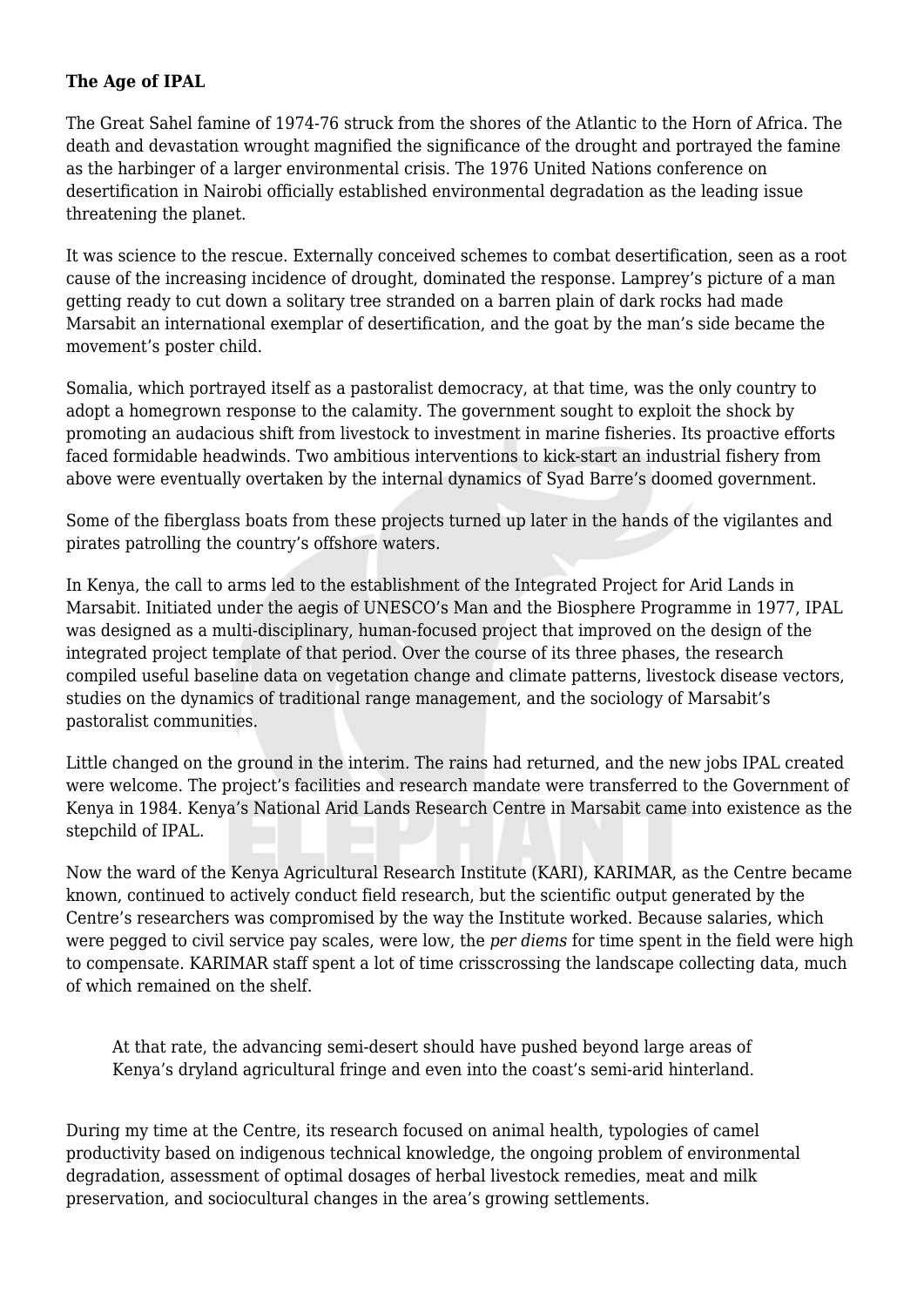Most of the data did not make its way into publications. But the Centre did operate strong outreach activities, sharing the research findings through periodic meetings with Marsabit's lowland communities. This was a positive move away from the ivory tower knowledge model, even if the uptake of the technological prototypes on offer was not high.

KARIMAR outreach coincided with the surge in local associational life in the form of the Community Based Organisation and other variations on participatory development like the environmental and security committees. All of this contributed to the onset of a more auto-catalytic, or self-starting developmental phase. This was aided by the rise in education and the increasing movement of locals beyond district and national borders.

The small settlement of Ngurunit, situated at the base of the Ndoto Range, was originally a base for the region's ancient hunter-gatherer community. It became one of the primary focal points for smallscale projects in vogue at that juncture, and the most noteworthy was the Salato Women's Group.

Salato was a prime beneficiary of the donor support for gender-based projects at that time. It ran one of the several mini-dairies supported by KARIMAR, and was producing *nyiri nyiri* (a variation on dried meat jerky preserved in oil, traditionally made for ceremonial occasions like weddings) for local export. At its height Salato was operating a bakery, selling crafts, facilitating a camel restocking plan, and was racking up citations in the local press, and in developmental and academic publications.

But Salato, once the exemplar of local women's entrepreneurial zeitgeist, was gone when we passed through Ngurunit. No one was interested in talking about it, as if its fate had always been common knowledge—there were always frictions among its leadership. Only the [citations](https://www.jarts.info/index.php/jarts/article/download/2018121865/949) remained. The KARI research station was also kaput, which made me very sad.

The facility's main veranda was one of those places in Kenya sanctified by the volume of fascinating and esoteric discussions it had absorbed over the past several decades. Those conversations about the region's history, culture, politics, and economy were part of a vernacular narrative that, from a complex systems perspective, was often more revealing than the insights generated by the formal research.

### **The Age of LAPSSET**

LAPSSET is the logical endpoint of the developmental trajectory that began with the 19th-century caravan trade that penetrated the most remote expanses of the eastern Africa interior. Traders fanned out across the basin spanning Malawi and Tanzania, northern Kenya the lowlands of Ethiopia, and the borderlands of southern Sudan in search of ivory, human captives, and other highvalue commodities.

The name of the game was extraction, and the tales of treasure in the African interior percolating into Europe attracted western explorers. In the western Sahel, the locals set the terms for explorers attracted by the gold-clad city of Timbuctoo, as Mungo Park famously describes in his journal. The Scottish explorer was harassed, threatened, and detained in a pen with a pig by a Berber chieftain. He was so spooked after being released that by the time his boat finally approached the mythical city, the explorer sped by with all guns blazing.

Mungo Park met a watery death during the final leg of his journey down the Niger River; his journals were retrieved by his faithful guide, preserving his fascinating account for future generations. Many others perished crossing the Sahara or while trying to enter the interior from the West Africa coast, which became known as the White Man's Grave.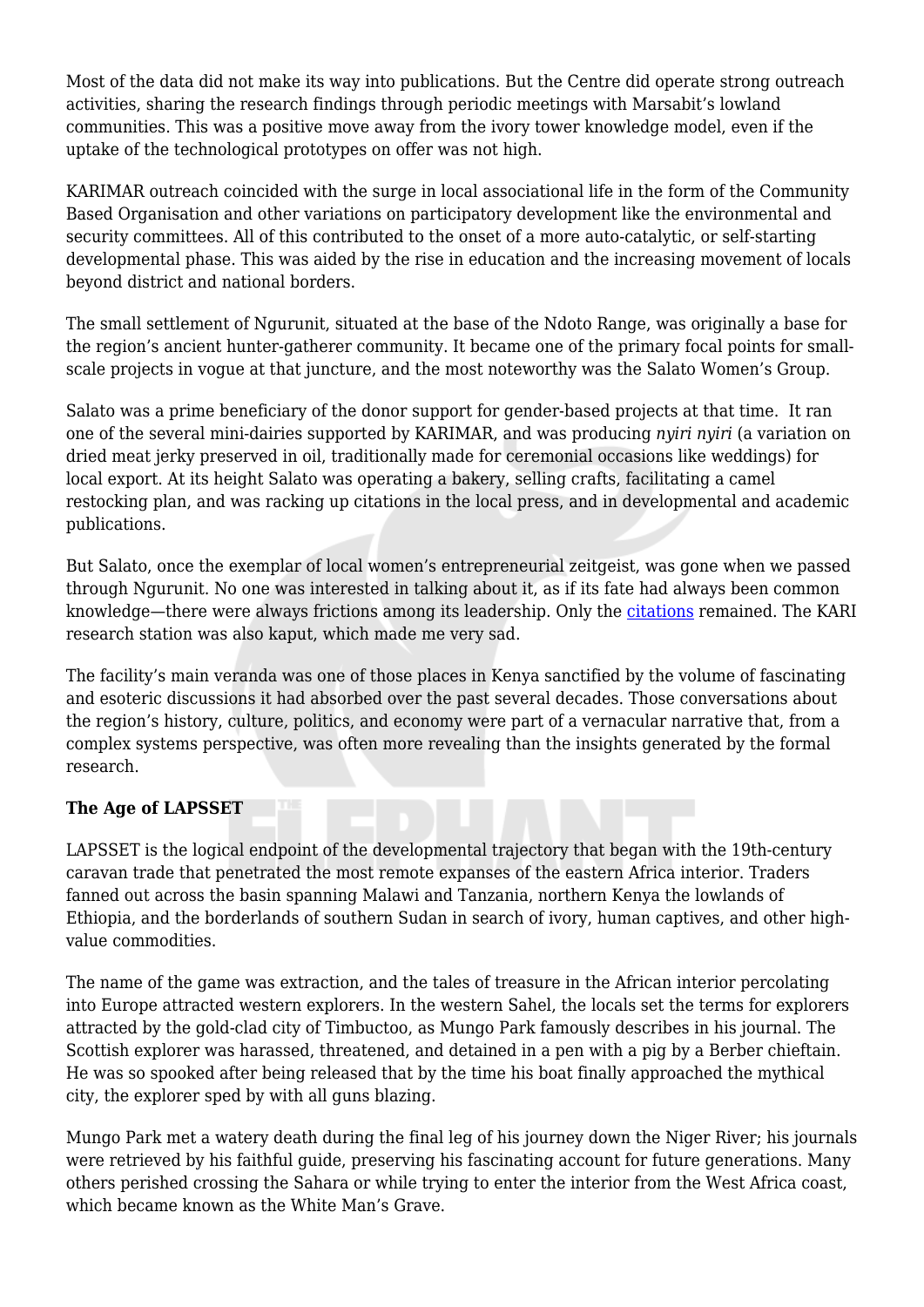Historically, the western Sahel had given rise to states that integrated herders and agro-pastoralists into the region's cross-Sahara trade-driven economy. The Sahel zone remains integral to the politics and economy of the new countries created by the colonial disruption. The opposite pattern prevailed in the eastern Sahel, where populations were still on the move during the 19th century, and the region's stateless pastoralists remained on the periphery after colonial intervention favoured the promotion of agricultural economies.

Somalia, which portrayed itself as a pastoralist democracy, at that time, was the only country to adopt a homegrown response to the calamity.

Explorers venturing into the interior of East Africa faced formidable changes, but less hostility from the natives. The combination of colonial separation and post-independence isolation that followed insured that exploitation through extraction would face minimal opposition when the time came.

The LAPSSET project and its elaborate grid of proposed roads, pipelines, airports, railroads, the new Lamu port at Magogoni, and "tourist" cities is a prime example. Designed to open up the region for capital penetration, the fantastic scheme hatched by the Kibaki government's planners was never tabled for debate in Parliament, or formally introduced to communities on the ground. But the Lake Turkana Wind Power and two berths at the Magogoni Port are the only projects that have come to fruition so far.

Renewable energy is one industry that can actually mesh with the region's pristine environment. The wind farm initially appeared to be the kind of project residents and proponents of rangeland development would approve of. The LTWP offered the hope that it would promote greater integration of the area's inhabitants into the national economic grid. Instead, the outcome reinforced the skewed state-society power relations defining the last century of highland-lowland relations.

Sarima sits beneath the escarpment descending towards the lake. The corridor framed by Mt. Kulal to the north and the Ndoto Range in Samburu forms a powerful wind tunnel that inspired a Dutch expatriate to undertake a basic feasibility study. He established that the winds in this area, known in Rendille as *Kurti Haafar* or the Hill of the Winds, are stronger than anywhere in Europe.

The quasi-legal acquisition of the land lease from the Marsabit County Council in 2007 through political brokers and the convoluted implementation process proved to be a recipe for conflict and unrelenting contestation. What could have been a relatively non-intrusive and mutually beneficial investment based on an initial 40,000-hectare allocation in Sarima had become a private 150,000 hectare electricity plantation covering an important swath of Rendille dry season grazing reserve.

The environmental and social impact assessment was completed in 2009. The World Bank bailed on the project in 2012. This removed some of the more cumbersome hurdles to implementation, like the poor terms of the project's power purchase with Kenya's Ministry of Energy. The World Bank's withdrawal also expedited financing for the consortium of private investors, who expected to have the 310-megawatt facility operational by 2014.

Africa's largest wind farm was finally completed in 2017, but due to tendering scandals and the usual delays, it took the better part of two years to connect the wind turbines to the national grid. As [predicted by the World Bank](https://www.businessdailyafrica.com/bd/economy/kenya-power-s-deal-that-forced-world-bank-out-of-wind-farm--2016716), the Kenya Treasury committed to pay the LTWP investors  $\epsilon$ 127 million (KSh14.5 billion) for the unused electricity generated during this period, which inflated the cost of the project's electricity for the Kenyan consumer.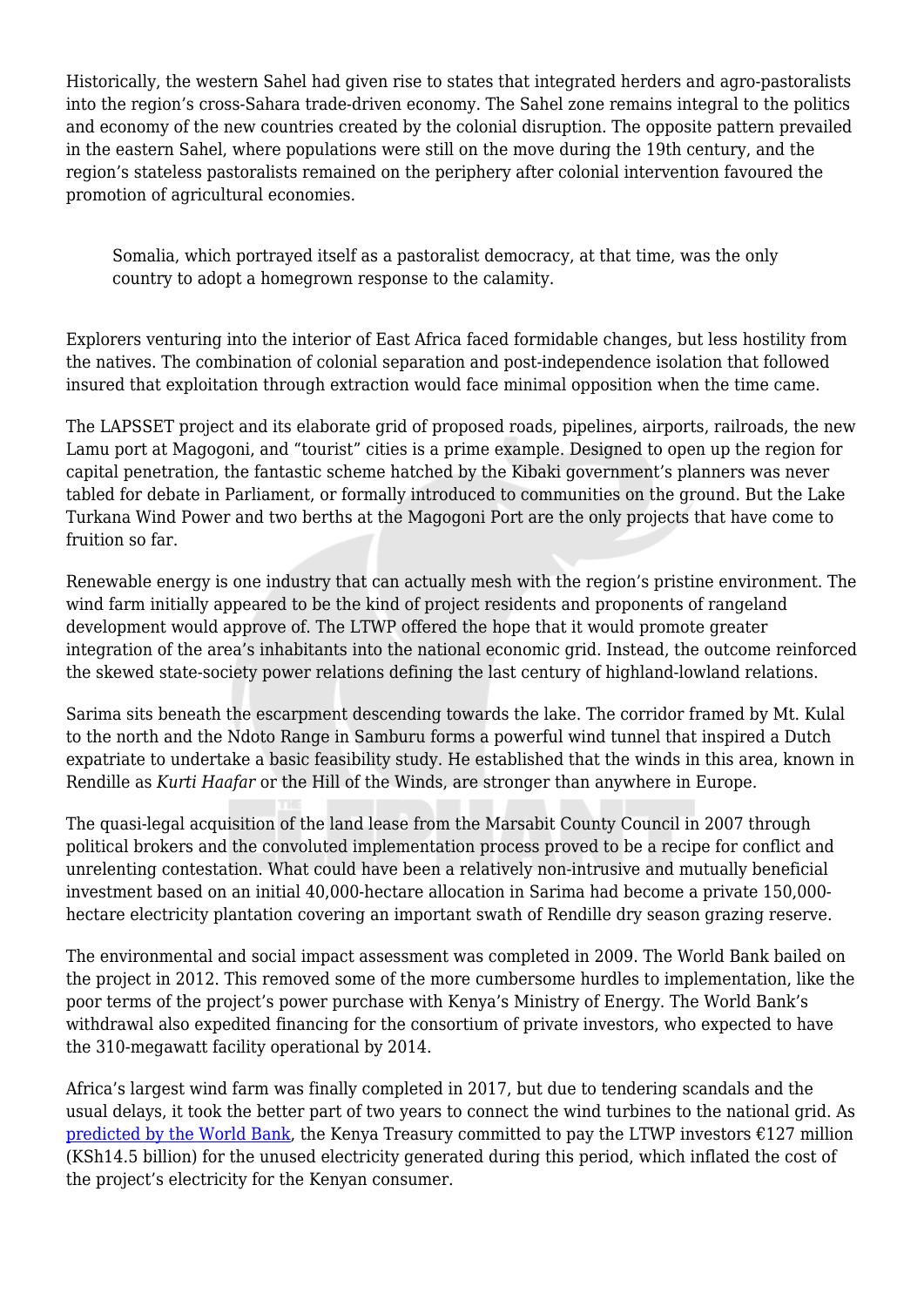LAPSSET is the logical endpoint of the developmental trajectory that began with the 19th-century caravan trade that penetrated the most remote expanses of the eastern Africa interior.

Projects that tick most of the developmental boxes tend to engender controversy in Kenya's marginalized areas. The Turkana County government fought a protracted battle to increase their small share of the expected revenues from the oil found there. In Lamu, civil society advocates have been forced to fight for basic compensation in court for the land and livelihoods lost to the Magogoni port. Marsabit County received nothing in return and was denied access to the electricity that the Project Consortium's application boasted will light up 2.5 million Kenya households.

A case brought by Rendille activists contesting the land allocation and petitioning for its reversion to community land upon expiration of the lease has been delayed, even after being accepted for review by Kenya's Supreme Court. The encroachment of Turkana and the preferential hiring of Samburu for the 339 permanent jobs created by the project has, however, complicated the case predicated on the rights of all of Marsabit's pastoralist communities.

The pastoralists' lawyers argued that the allocation failed to follow the guidelines mandated in Kenya's Trust Lands Act, and it represented an even more serious violation of the community land principles embedded in Kenya's new Constitution.

For their part, [the LTWP Consortium's lawyers](https://old.danwatch.dk/undersogelse/a-people-in-the-way-of-progress/) argued that the law grants communities the right to access communal grazing resources, but not formal ownership of the land. This blatant revisionism anchored their dismissal of any local claim to the benefits accruing from the utilisation of the wind passing over the land in question.

Such cynical ploys contribute to why citizens of Kenya B remain poor and the value of their production low by the standards of Kenya's agricultural majority. But communities in the areas that first experienced Uhuru under the draconian emergency laws like the Special Districts Act are now awake and increasingly organised. They are also armed. None of this augurs well for the belated integration of these areas under the extraction and carbon-based investment model the Kenya government is promoting under its Vision 2030 blueprint.

### **Return to the Land of Jilali – Part Two**

–

### **The View from the Lake, Then and Now**

We approached Sarima on an overcast morning. The day before we had been warned of a clash between Samburu and Turkana. The incident claimed a *boda boda* rider transporting *miraa* and a Samburu *moran*, the victims adding to the growing body count resulting from an extended series of conflicts erupting across local ethnic fault lines. Upon approaching the edge of the project's land we passed small groups of elders walking towards what was apparently a peace meeting being convened in a glade of acacia.

The configuration of the wind farm, unlike the lines and grids of similar projects elsewhere, consisted of clusters of the tall white towers scattered in an uneven pattern across the landscape. The blades of these giant pinwheels appear to spin at a lazy pace out of synch with the fiercely gusting wind.

The once rugged road has been paved up to the final stretch to the Lake, and the road following the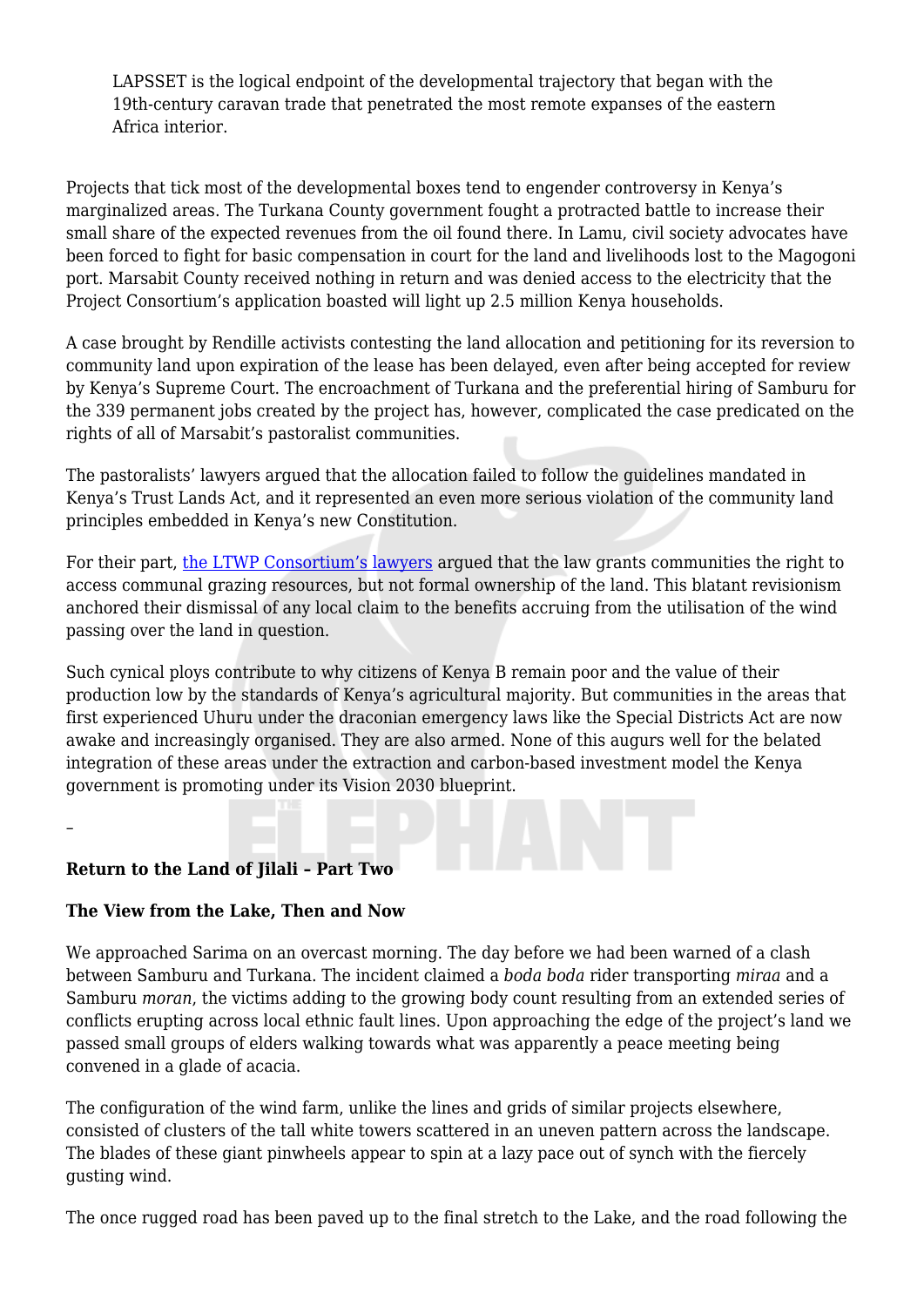shore to Loiyangalani has been improved. This made for a leisurely, two-hour drive to the town that has always struck me as one of Kenya's most eclectic settlements.

When I first travelled this route for the first time in 1975, it took nine days traveling by public means and hitchhiking to make it to the lake. Two days were spent on buses and seven were spent hanging out with the locals on the side of the road in Baragoi and South Horr during the day. The traffic never exceeded five vehicles a day: the typical sample comprised of lorries, GK Land Rovers, and the occasional private vehicle which would speed raising a cloud of dust.

After three nights camping in a laaga on the edge of town, we got a lift to South Horr in a pick-up transporting goats. South Horr was at that time a small hamlet of some fifteen shops and storage structures set in a woody glade. Most of the Samburu herders carried semi-precious stone knotted in their *shukas*. We failed to see why they spent their days loitering along the road, until a Germanspeaking man stopped, methodically inspected the rocks with a special eyeglass, made a few purchases, and sped off after spurning our request for a lift.

It was at that point, on our fourth day in South Horr, that we decided to walk the final 90 kilometres to Loiyangalani. Local sources told us there is a 25km stretch of savanna woodland before entering the desert. So we hatched a plan to do half the walk at night, find a tree to rest under, and complete the remaining distance the next day when the sun was low.

The combination of colonial separation and post-independence isolation subsequently insured that exploitation through extraction would face minimal opposition when the time came.

We packed some sugar, tea leaves, posho, and purchased a small spear at a high price from a one of the rock-hunting Samburu *morani*. We should have employed him as a spear-carrier and guide instead, but we had no idea what was awaiting us ahead.

The next day, forty minutes before our planned departure, a European tour group stopped and told us they would make room in their Landcruiser if we did not mind being squeezed. We accepted this offer with great relief.

The vegetation thinned out after passing the Kurunga River, confirming the intel we had collected. The Sarima corridor was near-treeless at that time; it certainly was not the "lush plain" described in the LTWP literature, and the Turkana village that has been a magnet for inter-communal conflict since the project began did not exist. We disembarked further down the road so the car could negotiate the staircase, a series of terraces that for decades enabled vehicles to bump their way down this most difficult section of the escarpment.

It was five o'clock yet still incredibly hot. Fifteen minutes under the sun amidst this sea of rocks, the Jade Sea beckoning in the distance, was enough to see us consume half of the water we were carrying. This point roughly marked the rest stop of our walk, and there was not a single tree with a canopy offering respite from the sun in sight. The rest of the route to Loiyangalani was even harsher, bereft of any sign of shade or habitation.

Like the fate of many of the meticulously planned expeditions passing through the region in the late 19th century, we would have survived the trek, but only barely. With this realisation came renewed respect for the long-time inhabitants who figured out how to survive and prosper in this stark and rugged land.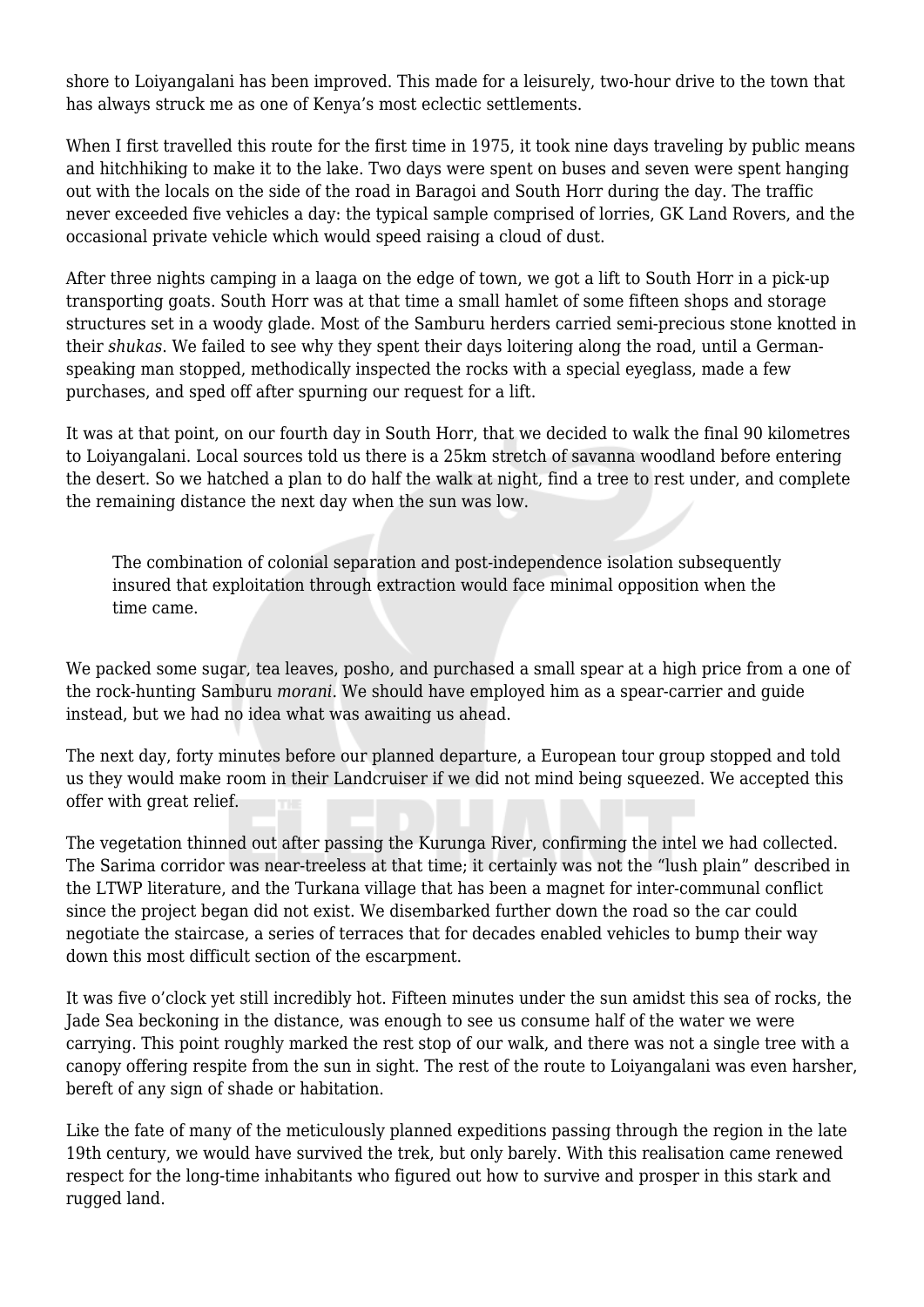Now I was retracing these steps, forty-five years later. *Acacia nilotica* and *seyal* dotted the once barren lakeside. The lake had receded into the distance when I visited here during the turn-of-themillennium La Niña drought. Despite the controversial commissioning of the three Gibe dams on the lake's Omo River source in Ethiopia, the waters had now returned. The large informal settlement that had sprung up on the extended beachfront was gone; the only reminder of the lakeside suburb was a partially submerged bar and restaurant.

An initial 40,000-hectare allocation in Sarima had become a private 150,000-hectare plantation covering an important swath of Rendille dry season grazing reserve.

Some things only change slowly: I took a picture of a small raft of doum palm trunks, the archetypal vessel the El Molo use to fish these turbulent and croc-infested waters. But Loiyangalani was otherwise vibrant, and undergoing a makeover.

The piles of rocks for sale on the lakeside approach were new. I used to see the sight of animals foraging on this denuded shoreline as confirmation of the desertification narrative—until closer inspection revealed that the rocks hide spikey shoots of grass shielded from the burning sun. Now the Turkana boys herding goats are diversifying their income by selecting stones with the right size and shape for constructing houses to sell to the new builders.

Loiyangalani now features facilities that provide reasonably priced accommodation and meals for the groups of down-country Kenyans who are now exploring the Marsabit lowland loop. Ngurunit and South Horr also have similar tourist bomas, enabling access to the remote vistas along a route that was formerly the province of low-budget travellers touring in mini-mog trucks. Many of the settlements are setting up mini-grids based on solar power, obviating the need to access the LTWP electricity. Off-grid technologies for harvesting the sun provide a low-cost alternative to the government-investor 'owned' wind.

The roads are better; I stood next to where the staircase used to be and watched a Toyota Vitz drive down to the Lake. Such examples of change offer hope that, after decades of media-framed perceptions of the north as a crisis-prone region, other Kenyans see the north for themselves and empathise with their neighbours' quest for an equitable return from their land and natural resources.

The capital-intensive schemes favoured by the government's economic planners are not the ticket for Land of *Jilali* development. Before leaving Loiyangalani, we learn that elders attending the peace meeting produced the foils from the box lunches provided to the security personnel at the site of the attack as evidence showing that LTWP guards were behind the raid two days before.

### **The Land of Jilali Revisited**

This brings us to a revised verdict based on a long view of developments in the Land of *Jilali*.

The desertification thesis, which emerged out of the French occupation of the western Sahel, traces the blame to culturally conservative herders and management practices like the use of fire and overstocking. The Francophone desertification thesis was exported to the Horn of Africa following the great famine of the mid-1970s. Since then, scholars like Tor Benjminsen have exposed the combination of opportunism and flawed science used to delegitimise the adaptive and resilient practices of pastoralists developed over the centuries. [His article on the subject](https://www.academia.edu/2522969/Myths_of_Timbuktu_From_African_El_Dorado_to_Desertification) documents how since the 1920s the myth has been revived during protracted droughts, only to fade away during the resumption of normal rainfall.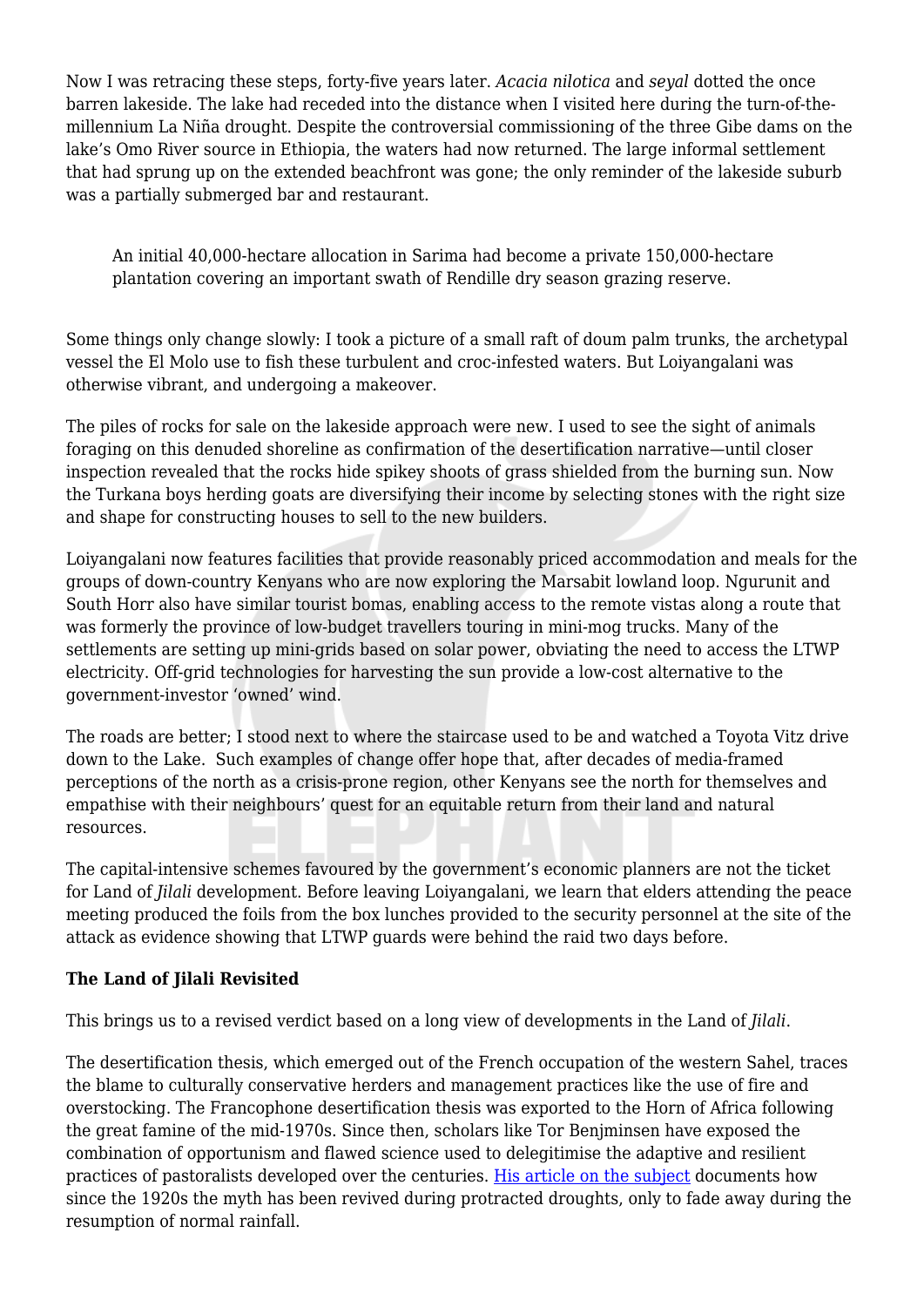A contrasting case of extreme climate set the locust invasion in motion. Two cyclones in quick succession had pushed far beyond the normal range for such storms. This supercharged the expansion and reproduction of the locusts, the unusually high rainfall launching the jump from the insects' southern Arabia breeding grounds while optimising conditions across the Horn of Africa for their spread.

Despite the controversial commissioning of the three Gibe dams on the Lake's Omo River source in Ethiopia, the waters had returned.

The media duly repeated claims that the locusts represented an existential danger to the Horn of Africa, threatening millions of producers with starvation. Documentation of the devastation to agricultural and pasture resources has been less forthcoming. This tallies with reports from sources in affected areas, who verified the appearance of swarms, but claimed the damage to crops and pasture was minimal.

Did we once again fail to fully comprehend a non-linear ecological event?

The 2020 locusts appear to be recyclers who fed off the excess vegetation generated by the heavy rains, while providing a temporary source of protein for birds and wildlife and local communities who convert the insects into a healthy version of fast food. The locusts are also a [rich source of](https://www.scidev.net/sub-saharan-africa/news/desert-locusts-dietary-health-benefits/) [chemicals known as phytosterols](https://www.scidev.net/sub-saharan-africa/news/desert-locusts-dietary-health-benefits/) that boost immunity and help prevent cardiovascular disease and cancer.

The response to combatting the locusts *did* provide a positive example of international cooperation, even though the [use of insecticides was a greater threat](https://theconversation.com/swarming-locusts-people-used-to-eat-them-but-shouldnt-anymore-135058) to human health than the vegetation they consumed. The *nzige* invasion dovetailed with the onset of the coronavirus pandemic, which exposed the cupidity and corruption of the state-based cartels who exploited the international response to the virus for personal benefit.

The retrogressive behaviour of the region's states comes with important implications for the Horn of Africa, which is entering a new phase of political economy after several decades of communal conflict, unencumbered market economy, and donor-supported democratisation. The expanded scope for global capital under this arrangement represents the latest challenge for the region's pastoralists' fight to own their future.

Explorers and military map makers' accounts dominated the first phase of modernity in the north. Their descriptions of the region as Africa's last remaining Garden of Eden dovetail with the Lake Turkana version of the Eve hypothesis. The environs where our earliest ancestors frolicked entered the twentieth century as a rangeland ghetto sustaining decades of socioeconomic malaise.

The capital-intensive schemes favoured by the government's economic planners are not the ticket for Land of Jilali development.

The second, developmental phase of modernity was driven by Western science. Researchers amassed a large body of useful information, including the baseline data sets underpinning remote sensing and survey methodologies that now support the [monthly reports](https://reliefweb.int/report/kenya/marsabit-county-drought-early-warning-bulletin-november-2020) on the frontier counties' vegetation and human food security. *Jilali* is now a data-defined phenomenon. But they also failed to identify the critical dynamics operating on the human-environmental interface.